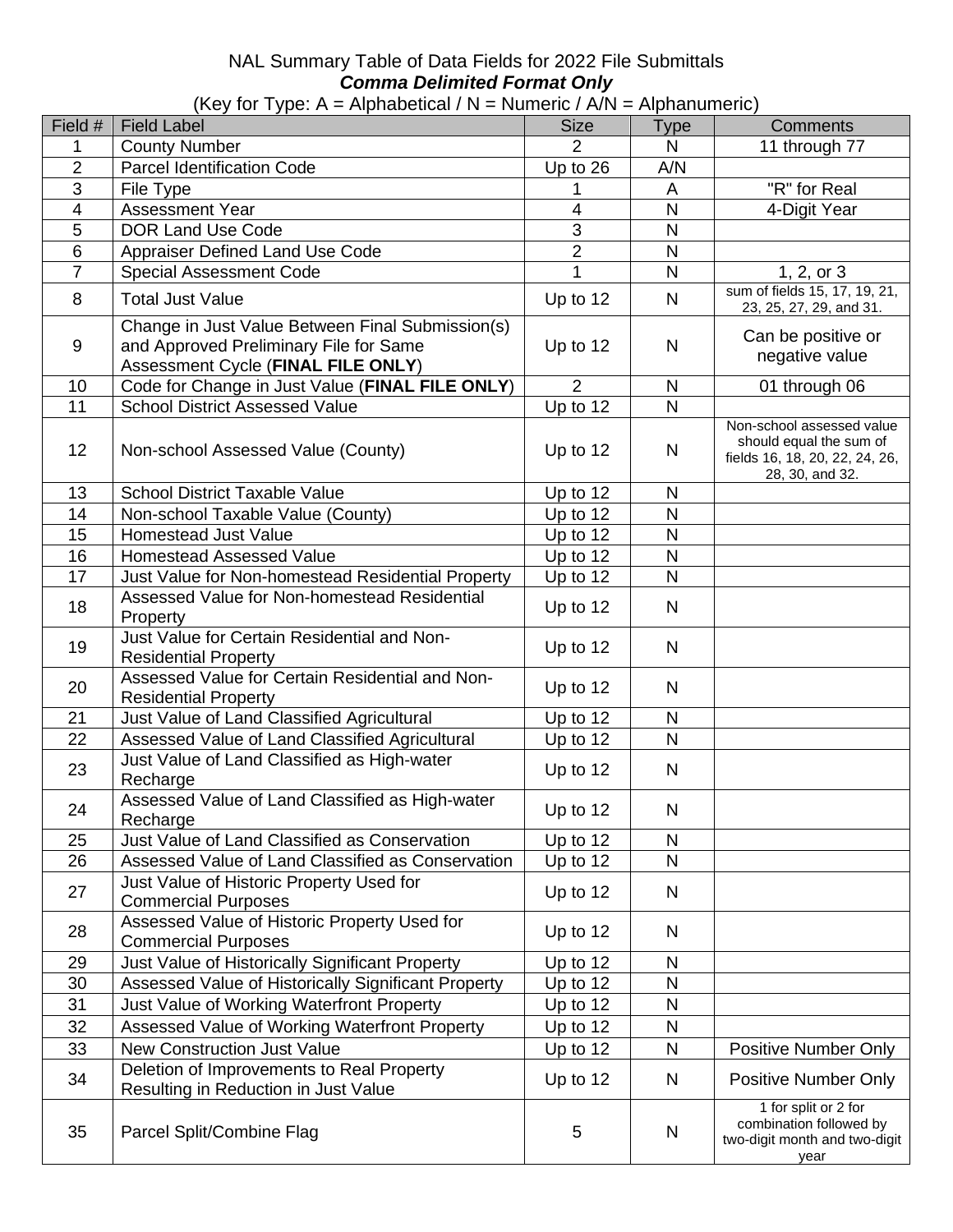| Field # | <b>Field Label</b>                                                              | <b>Size</b>      | Type | Comments                                                                        |
|---------|---------------------------------------------------------------------------------|------------------|------|---------------------------------------------------------------------------------|
| 36      | <b>Disaster Code</b>                                                            | 1                | N    | Property appraisers should<br>contact the Department<br>before using this code. |
| 37      | Disaster Year                                                                   | $\overline{4}$   | N    | Property appraisers should<br>contact the Department<br>before using this code. |
| 38      | <b>Land Value</b>                                                               | Up to 12         | N    |                                                                                 |
| 39      | <b>Land Unit Code</b>                                                           | 1                | N    | Codes 1 through 6                                                               |
| 40      | <b>Number of Land Units</b>                                                     | Up to 12         | N    |                                                                                 |
| 41      | <b>Land Square Footage</b>                                                      | Up to 12         | N    |                                                                                 |
| 42      | <b>Improvement Quality</b>                                                      |                  | N    | Codes 1 through 6                                                               |
| 43      | <b>Construction Class</b>                                                       | 1                | N    | Codes 1 through 5                                                               |
| 44      | <b>Effective Year Built</b>                                                     | 4                | N    | Year                                                                            |
| 45      | <b>Actual Year Built</b>                                                        | 4                | N    | Year                                                                            |
| 46      | Date of Last Physical Inspection                                                | $\overline{4}$   | N    | 2-digit Month and 2-digit Year                                                  |
| 47      | <b>Total Living or Usable Area</b>                                              | Up to 12         | N    |                                                                                 |
| 48      | Number of Buildings                                                             | Up to 4          | N    |                                                                                 |
| 49      | <b>Number of Residential Units</b>                                              | Up to 4          | N    |                                                                                 |
| 50      | <b>Special Features Code</b>                                                    | Variable         | A/N  | Requires Code & Value                                                           |
| 51      | <b>Owner's Name</b>                                                             | Up to 30         | A/N  |                                                                                 |
| 52      | Owner's Street Address line 1                                                   | Up to 40         | A/N  |                                                                                 |
| 53      | <b>Owner's Street Address line 2</b>                                            | Up to 40         | A/N  |                                                                                 |
| 54      | Owner's City                                                                    | Up to 40         | A/N  |                                                                                 |
| 55      | Owner's State or Country                                                        | Up to 25         | A    |                                                                                 |
| 56      | Owner's US Mail ZIP Code                                                        | 5                | N    | If non-US, leave blank                                                          |
| 57      | <b>Owner's State of Domicile</b>                                                | $\overline{2}$   | A    | "FC" if Foreign Country                                                         |
| 58      | Name of Fiduciary Responsible for Paying Taxes (if<br>different from the owner) | Up to 30         |      | Leave Blank                                                                     |
| 59      | Fiduciary's Street Address line 1                                               | Up to 40         |      | Leave Blank                                                                     |
| 60      | Fiduciary's Street Address line 2                                               | Up to 40         |      | Leave Blank                                                                     |
| 61      | Fiduciary's City                                                                | Up to 40         |      | Leave Blank                                                                     |
| 62      | <b>Fiduciary's State or Country</b>                                             | Up to 25         |      | Leave Blank                                                                     |
| 63      | Fiduciary's US ZIP Code                                                         | 5                |      | Leave Blank                                                                     |
| 64      | <b>Fiduciary Type Code</b>                                                      | 1                |      | Leave Blank                                                                     |
| 65      | <b>Short Legal Description</b>                                                  | Up to 30         | A/N  |                                                                                 |
| 66      | Homestead Applicant's Status                                                    |                  | A/N  |                                                                                 |
| 67      | <b>Homestead Applicant's SSN</b>                                                | $\boldsymbol{9}$ | N    |                                                                                 |
| 68      | Homestead Co-applicant's Status                                                 | 1                | A/N  |                                                                                 |
| 69      | Homestead Co-applicant's SSN                                                    | 9                | N    |                                                                                 |
| 70      | <b>Confidentiality Code</b>                                                     | 1                | N    | Enter '1' for Confidential Record.<br>Otherwise, leave blank.                   |
| 71      | <b>Market Area</b>                                                              | Up to 3          | A/N  |                                                                                 |
| 72      | Neighborhood Code                                                               | Up to 10         | N    |                                                                                 |
| 73      | <b>Public Land Code</b>                                                         |                  | A    |                                                                                 |
| 74      | <b>Taxing Authority Code</b>                                                    | Up to 5          | A/N  |                                                                                 |
| 75      | Township                                                                        | 3                | A/N  |                                                                                 |
| 76      | Range                                                                           | 3                | A/N  |                                                                                 |
| 77      | <b>Section or Grant Number</b>                                                  | $\overline{3}$   | A/N  |                                                                                 |
| 78      | <b>Census Block Group</b>                                                       | Up to 16         | A/N  |                                                                                 |
| 79      | Physical Location - Street Address line 1                                       | Up to 40         | A/N  |                                                                                 |
| 80      | Physical Location - Street Address line 2                                       | Up to $40$       | A/N  |                                                                                 |
| 81      | Physical Location - City                                                        | Up to 40         | A/N  |                                                                                 |
| 82      | Physical Location - US ZIP Code                                                 | 5                | N    |                                                                                 |
| 83      | Alternate Key                                                                   | Up to 26         | A/N  |                                                                                 |
| 84      | Flag for Current Year Assessment Difference<br>Transfer                         | 1                | N    | Code 1 only. Leave blank<br>if application denied                               |